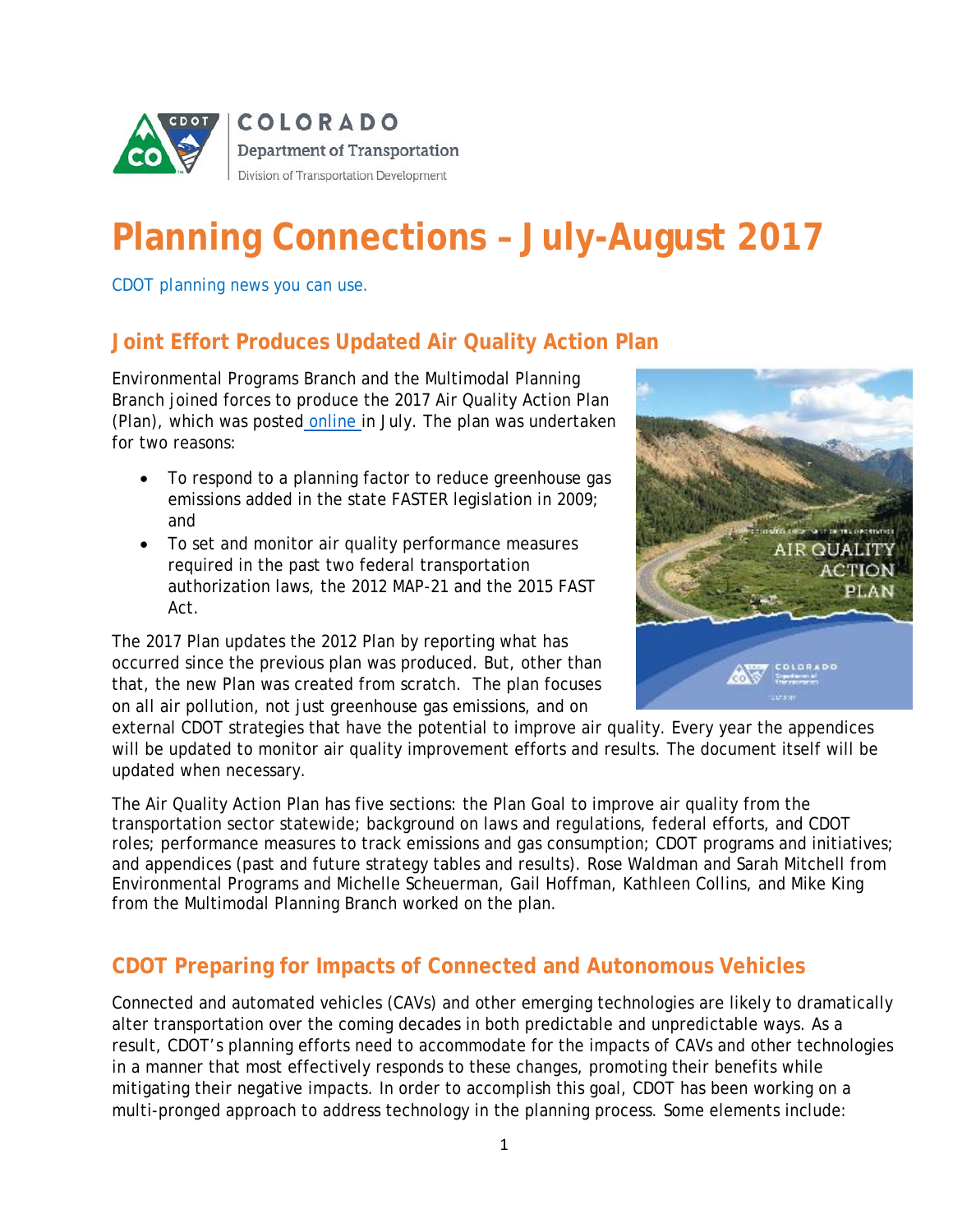- Creating documents to encourage the consideration of emerging technologies in all transportation planning activities (including at the project level) and for implementation of CDOT's Managed Lanes Policy (PD 1603) that explicitly addresses issues related to technology, including CAVs.
- Engaging in a long-range scenario planning exercise to explore the impacts of CAVs and other technologies on the mobility, safety, mode choice, and future investment needs of the statewide transportation system as part of developing the 2045 Statewide Transportation Plan) and Regional Transportation Plans.
- Developing these templates, tools, and plans: a template for formally integrating technology considerations into the Planning and Environmental Linkage (PEL) process, new transportation modeling tools to incorporate CAV impacts into the Statewide Travel Model and corridor-level analyses, and a CDOT Smart Mobility Plan that will include a TSMO Technology Toolkit. The toolkit will catalogue viable infrastructure and operational technologies for consideration during planning and project development.

CDOT's approach will address technology in all stages of the planning process, from broad statewide policy setting and long-range transportation plan development through project development. These efforts will ensure that decision-makers at each step of planning benefit from the most current technology information available. In conjunction with its RoadX Program, CDOT has already initiated work on several elements and will continue to partner with other state agencies, technology experts, and the private sector to better forecast and adapt to the potential impacts of CAVs on Colorado's transportation system.



*Connected Vehicles – In this depiction of connected vehicles, warning systems and sensors alert drivers to traveling conditions around the vehicles. (Illustration courtesy of RoadX, CDOT)*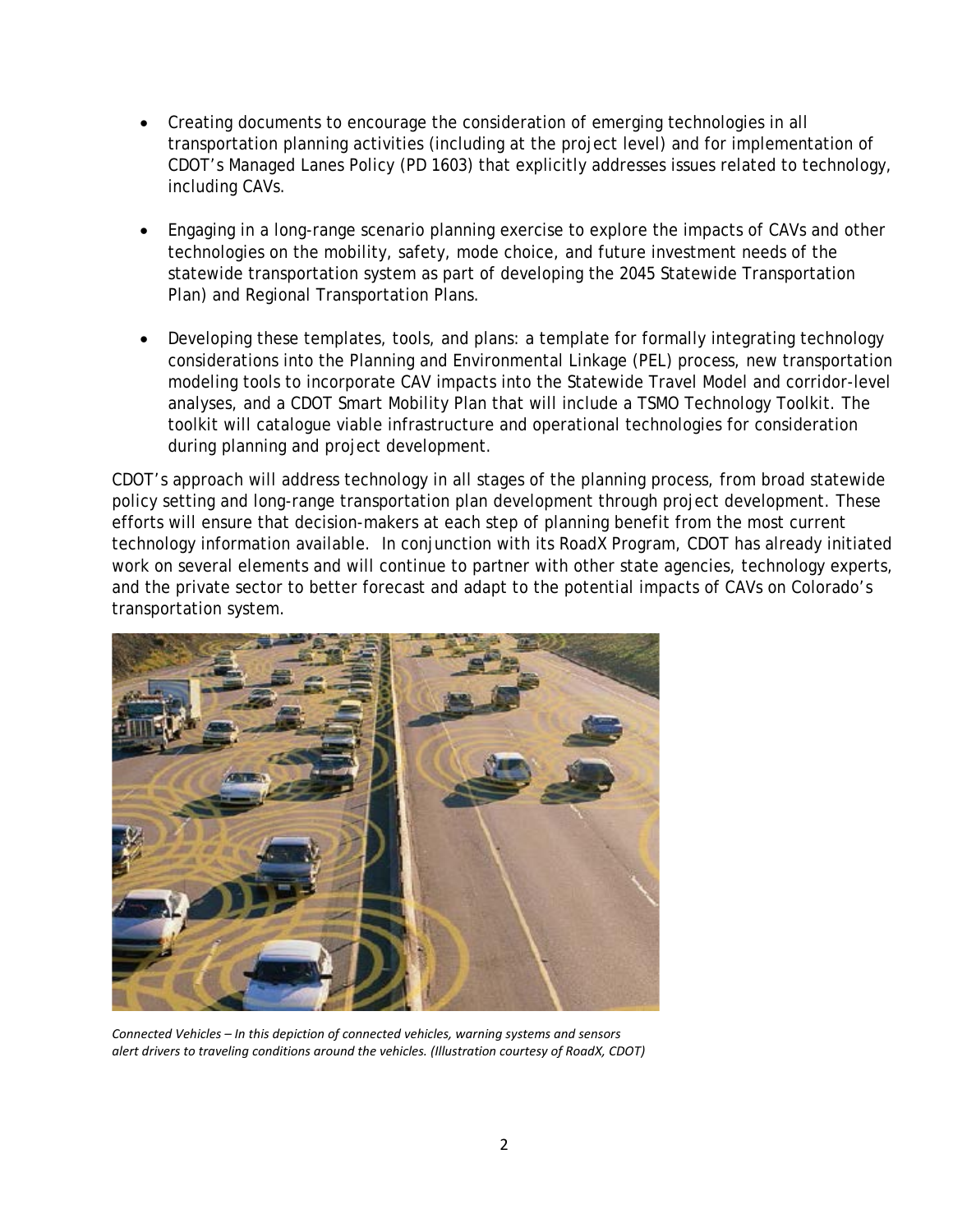### **Road Weather Manager Putting Meteorology Degree to Use**

C. David Johnson graduated with a degree in meteorology from the University of Northern Colorado and started working for the CDOT permits office two months after graduation. After 10 years in the permits office as a permits writer, supervisor and manager, he began working as CDOT's first roadway weather manager in December 2016.

![](_page_2_Picture_2.jpeg)

 *C. David Johnson*

David's primary job is to help CDOT be better prepared for weather-related transportation issues. His duties include leading the Division of Maintenance in 48-hour pre-storm conference calls to better prepare for predicted storms; inventorying and mapping all of the state's roadway weather information system units; and mapping problem areas on state highways.

David is busier this summer than he was in the winter. "Questions that arise during situations like this (the sun eclipse and the summer months) include: Will cloud cover shift and cause traffic volume to move to better see the eclipse? Do fire burn scars impact flooding in the area and affect summer maintenance activities. . . I'm quickly learning that the role of winter operations involves year-round needs,"

he wrote. He's working on several projects this summer that will impact winter operations, such as testing remote friction sensors to fill in the gaps between stationary, road weather information system stations and trying to optimize where snow plows go during a storm based on shed locations, storm parameters, personnel, material and equipment availability, crash data, historic weatherrelated problem areas like icing, shading, blowing snow and extreme snowfall accumulations. Among other projects are those to change the Maintenance Decision Support System (MDSS) so that the route segments reflect actual snowplow routes and tightening up the Pathfinder program, a Federal Highways Administration program that improves communication of weather-related events among federal, state, and local authorities and the general public.

Lisa Streisfeld of Transportation Systems Management and Operations (TSM&O) and David also lead a Road Weather Management Team with members from Division of Maintenance, ITS, Colorado Transportation Management Center, TSM&O, and the Region Maintenance Offices. David and the team will be evaluating new roadway weather technologies, like integrated mobile sensors on fleet vehicles, and snow and ice data platforms which provide real-time information on roadway conditions.

# **Updates in Brief**

• **Safe Routes to Schools Applications:** On Aug. 1, FY2018 Colorado Safe Routes to School grant applications became available at https://www.codot.gov/programs/bikeped/saferoutes. Contact Leslie Feuerborn, Colorado Safe Routes to Schools program manager, with any questions or for additional information. Grant information sessions are being offered throughout